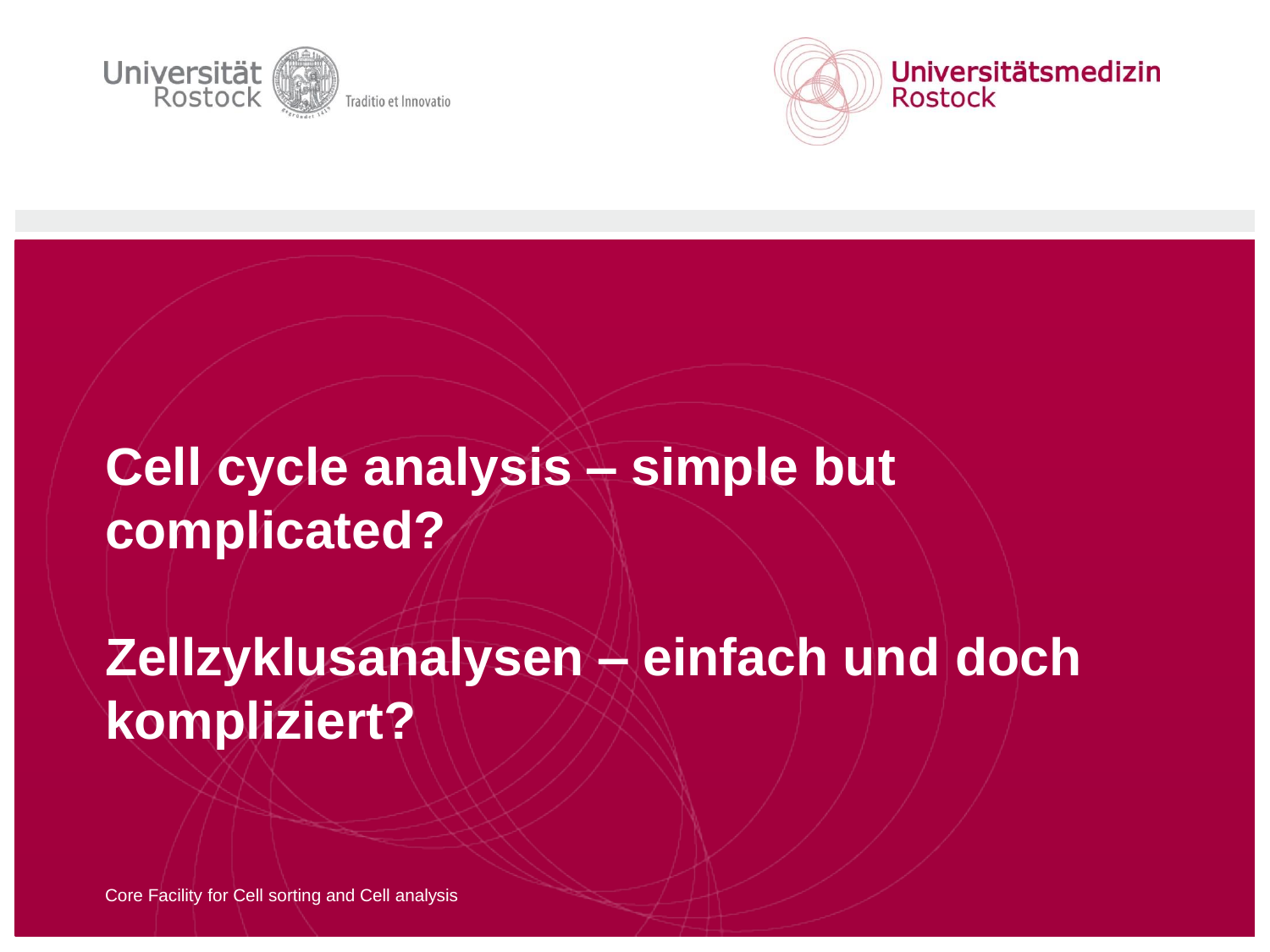# Cell cycle analysis – simple but complicated?

simple:

- use of intercalating DNA-Dyes
- only one colour needed  $\rightarrow$  can be done on nearly any flow cytometer
- one of first applications of flow cytometry in history

complicated:

- many different protocols available
- small differences in treatment can have big effects
- RNA, doublets and clumps disturb cell cycle analysis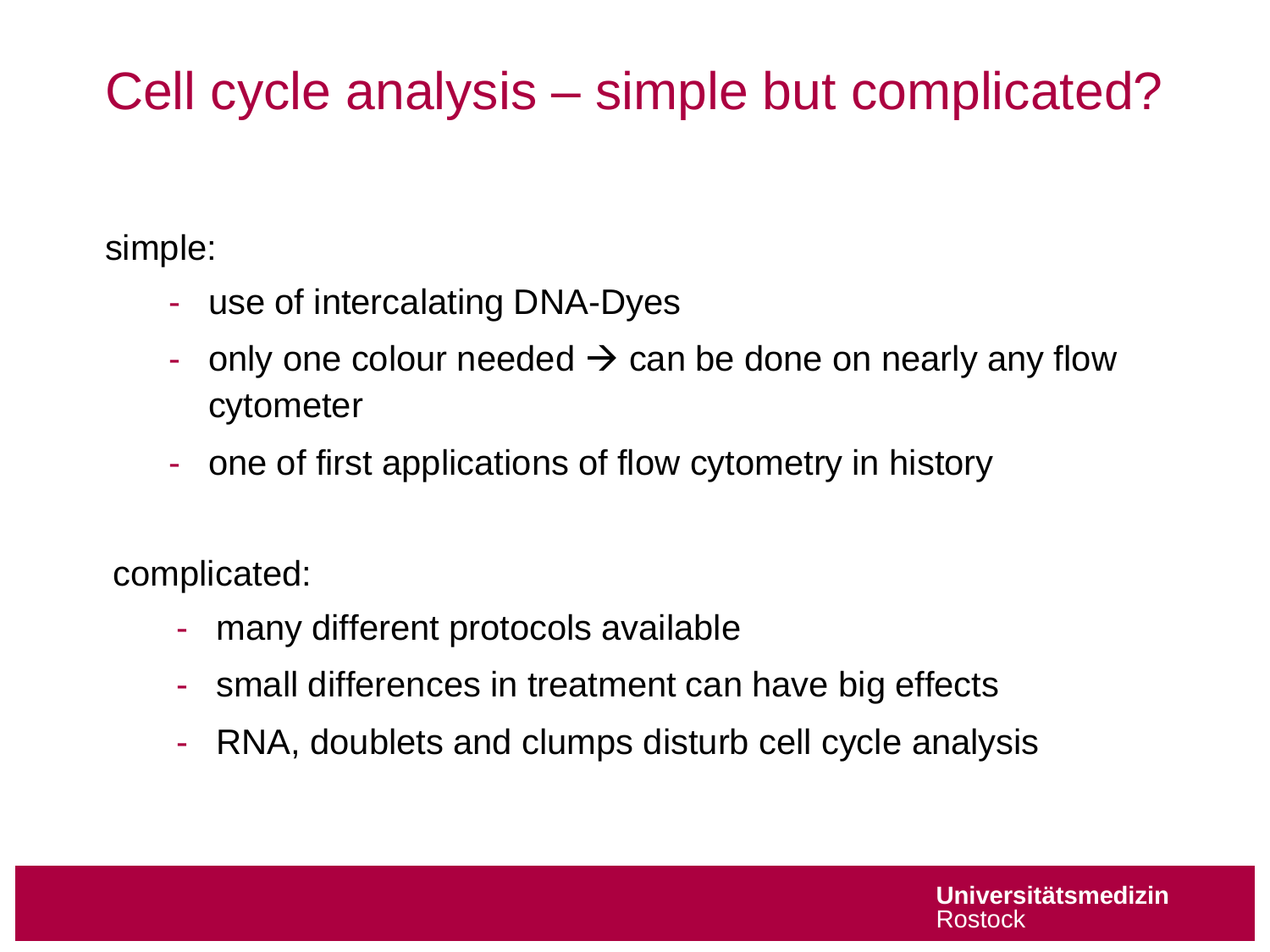# principle and general steps



- 1. Fix cells that have been harvested and washed in PBS in 70% v/v ethanol. Adding the ethanol dropwise to the cell pellet while vortexing will ensure that all cells are fixed and will minimize clumping.
- 2. Fix cells for 30 min at 4°C, after which wash cells twice in PBS (850 × *g*). Be careful to avoid cell loss when discarding the supernatants.
- 3. Treat cells with RNAse (50 µL, 100 µg/mL) in order to ensure that only DNA is stained.
- 4. Add PI (200 µL PI, 50 µg/mL stock solution) immediately before analyzing.

Cossarizza, A et al. "Guidelines for the use of flow cytometry and cell sorting in immunological studies" (second edition). (2019), Eur. J. Immunol., 49: 1457-1973.<https://doi.org/10.1002/eji.201970107>

> **Universitätsmedizin**  Rostock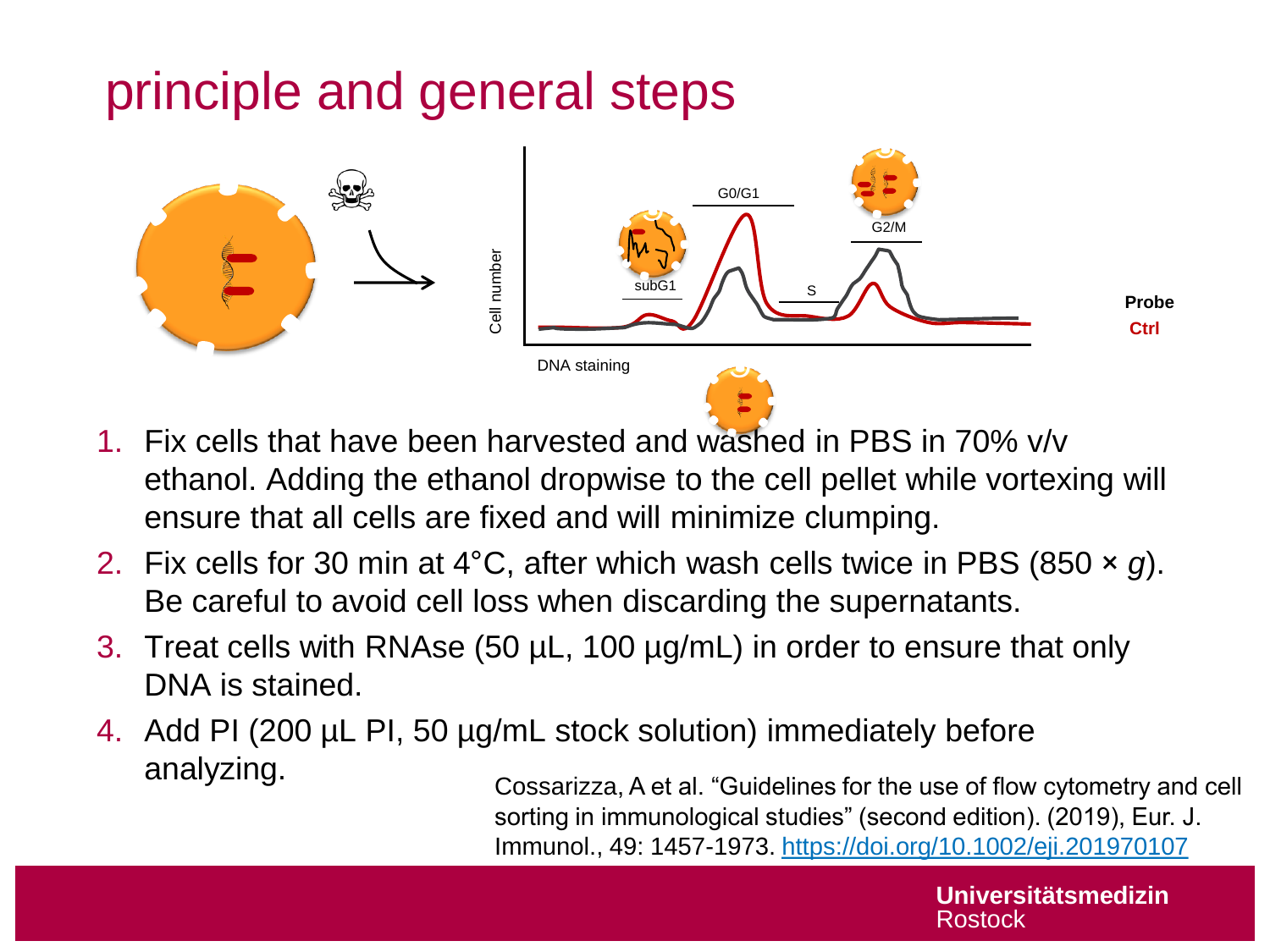# **Example of cell cycle arrest**



https://www.uni-giessen.de/fbz/fsp/meu/methodenplattform/analysen2/zellzyklusanalysen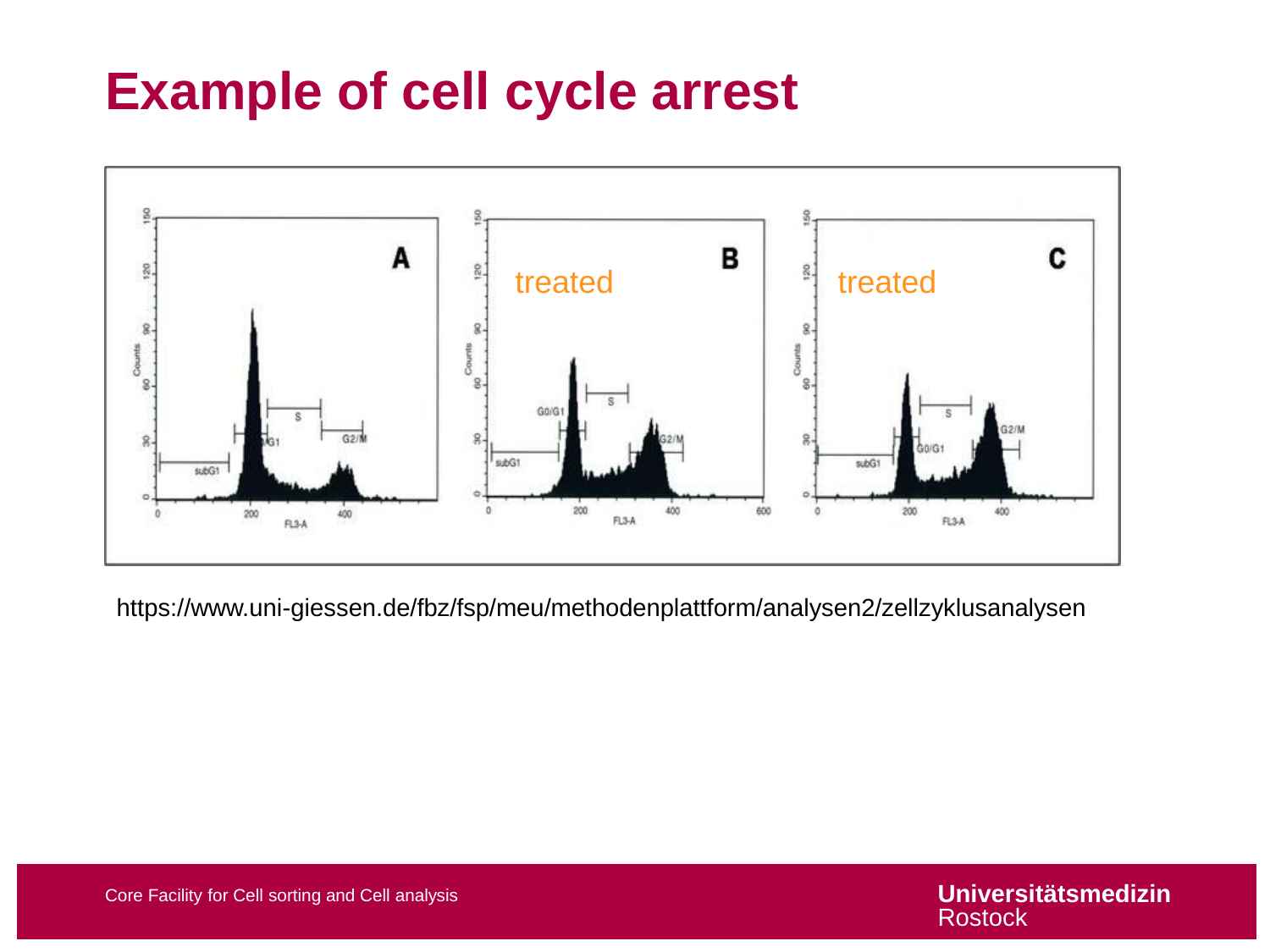#### Cell cycle analysis – **What had happened here?**







PMTV for scatter and dye not set properly





#### too much PI added no boostoo no doublet exclusion

**Universitätsmedizin**  Rostock

Core Facility for Cell sorting and Cell analysis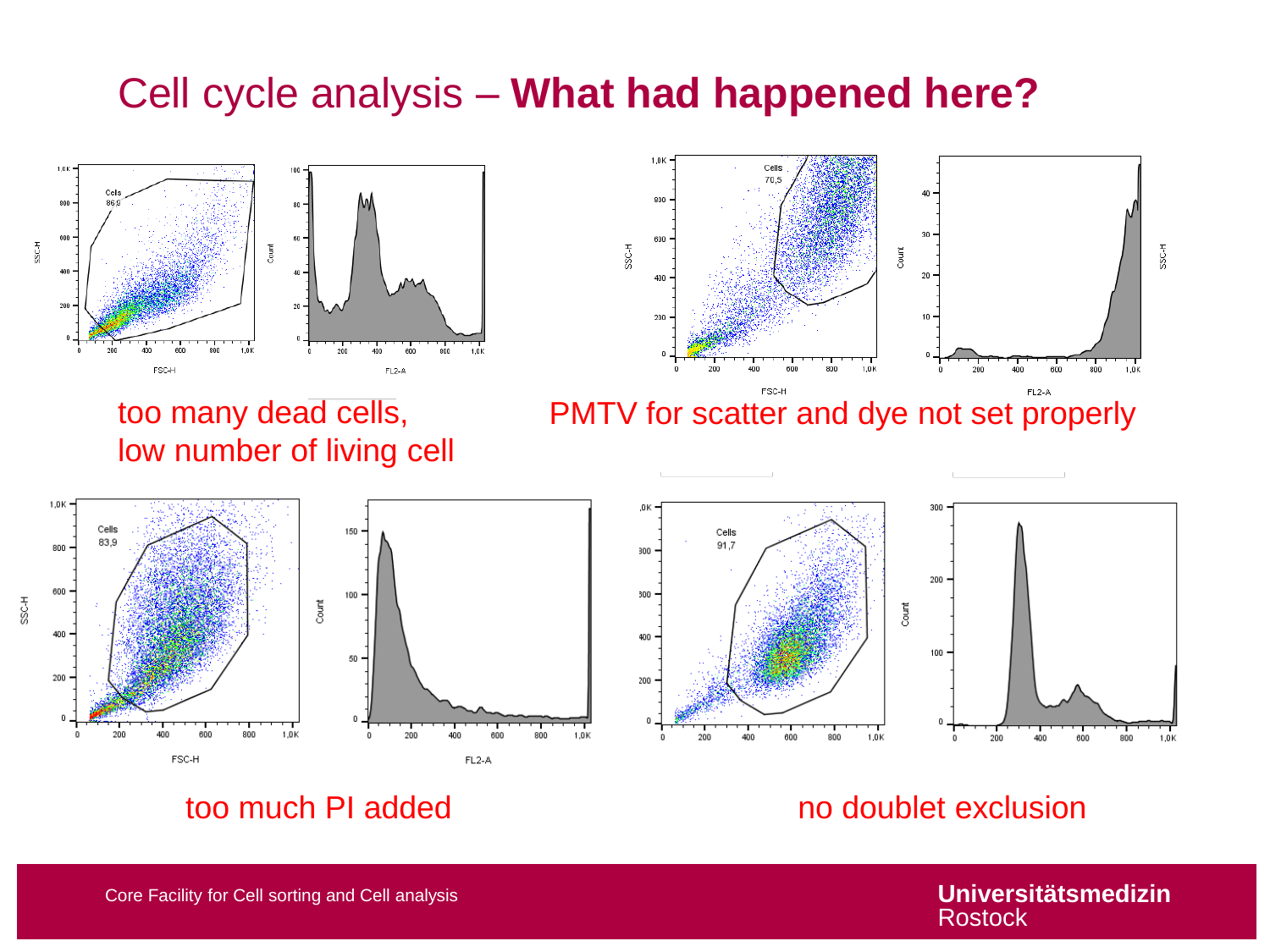## What to consider?

- Many DNA Dyes available:
	- PI, Hoechst stains, TO‐PRO‐3, SYTOX, acridine orange, pyronin Y, 7‐AAD, DAPI, DRAQ5™, and DRAQ7™
	- bind RNA (PI), others less (7-AAD, DAPI), staining of living cells (DRAQ Dyes)
- PFA-fixation reduces resolution, because of chromatin crosslinking
- Always count cells before DNA staining  $\rightarrow$

DNA-dye – cell – ratio should be stable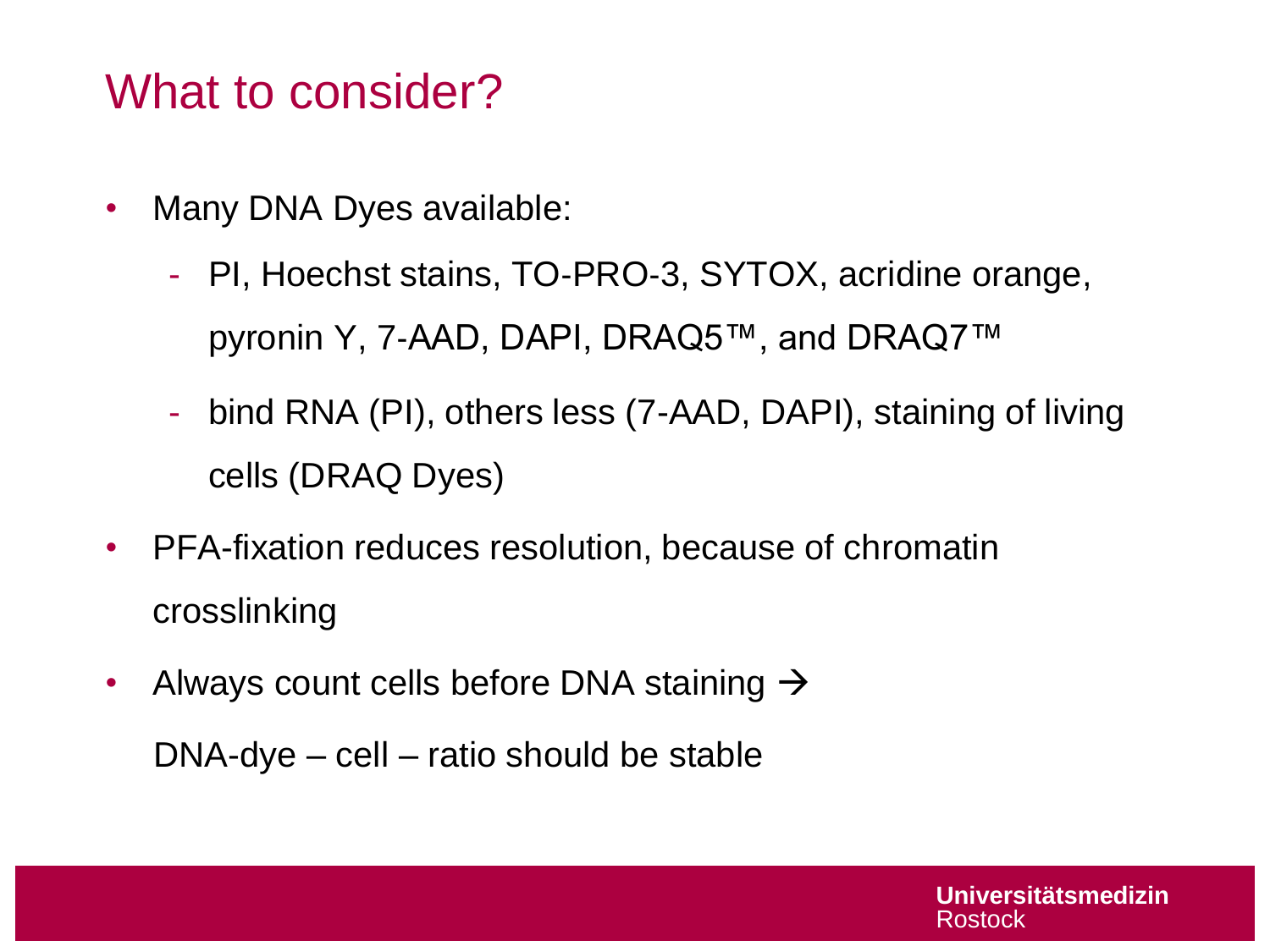# What to consider?

- exclude doublets
- if possible exclude dead cells (scatter or better fixable live-dead-stain)



**Doublet** 

How to identify the doublets?<br>Following is an example of doublet discriminination in DNA content analysis:

**SINGLET** 

• lower flow rate results in more accurate aquisition  $\rightarrow$  sharp peaks

 $2C$ 

**SINGLET** 

- measure & analyze with linear scaling
- record 10.000 20.000 cells
- adjust G1 peak to a definite value, e.g.~ 200, and check for the G2/M to appear at the doubled value , e.g. 400 (doubling of DNA content)

Here is how the doublets look on a dot plot: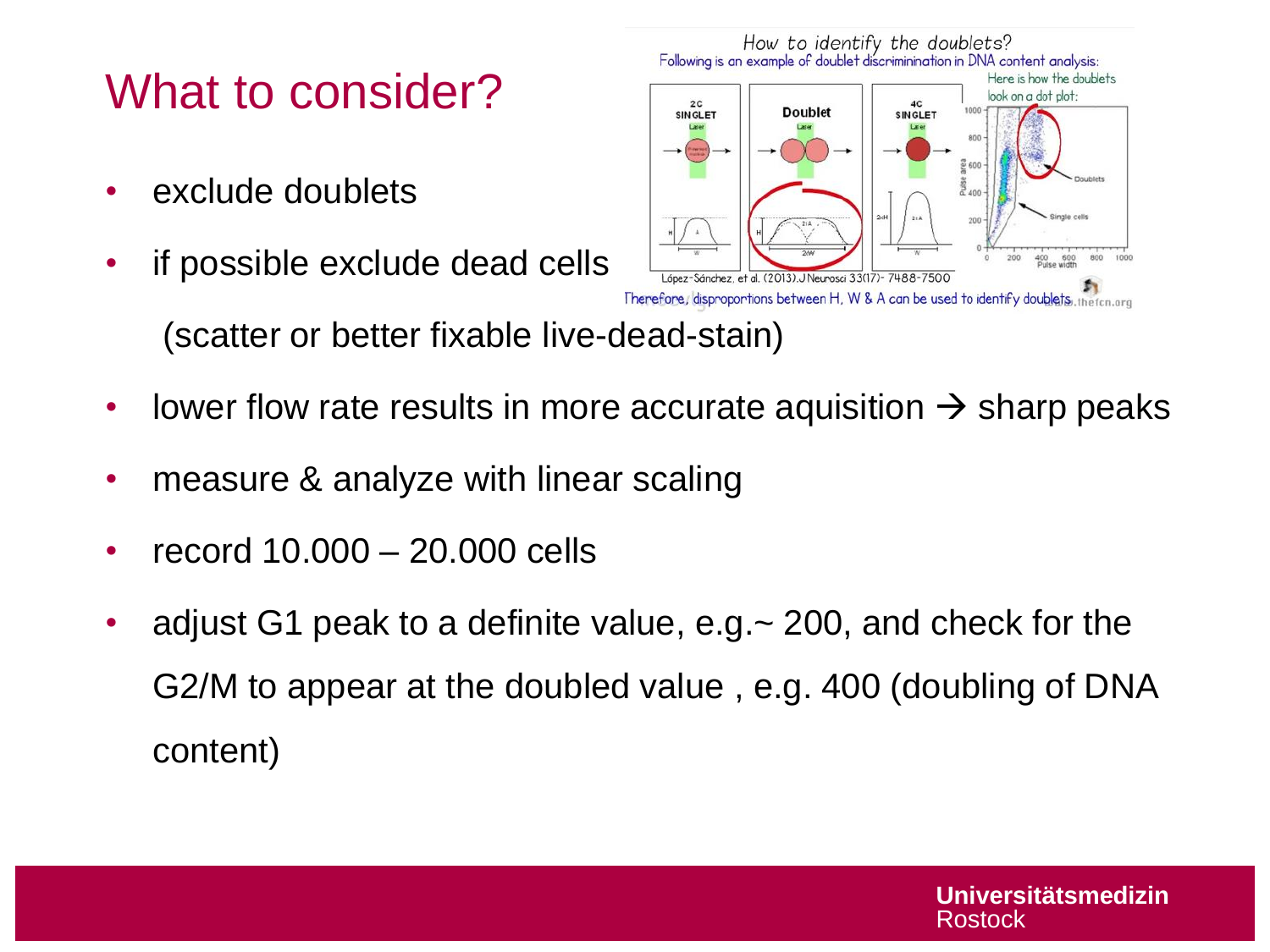# experimental improvements



- adjust concentration of treatment (too many apoptotic cells)
- include live-dead-staining
- include untreated control (always same confluency)
- maybe starve and synchronize cells before assays start

**European Journal of Immunology, Volume: 49, Issue: 10, Pages: 1457-1973, First published: 21 October 2019, DOI: (10.1002/eji.201970107)** 

**Universitätsmedizin Rostock**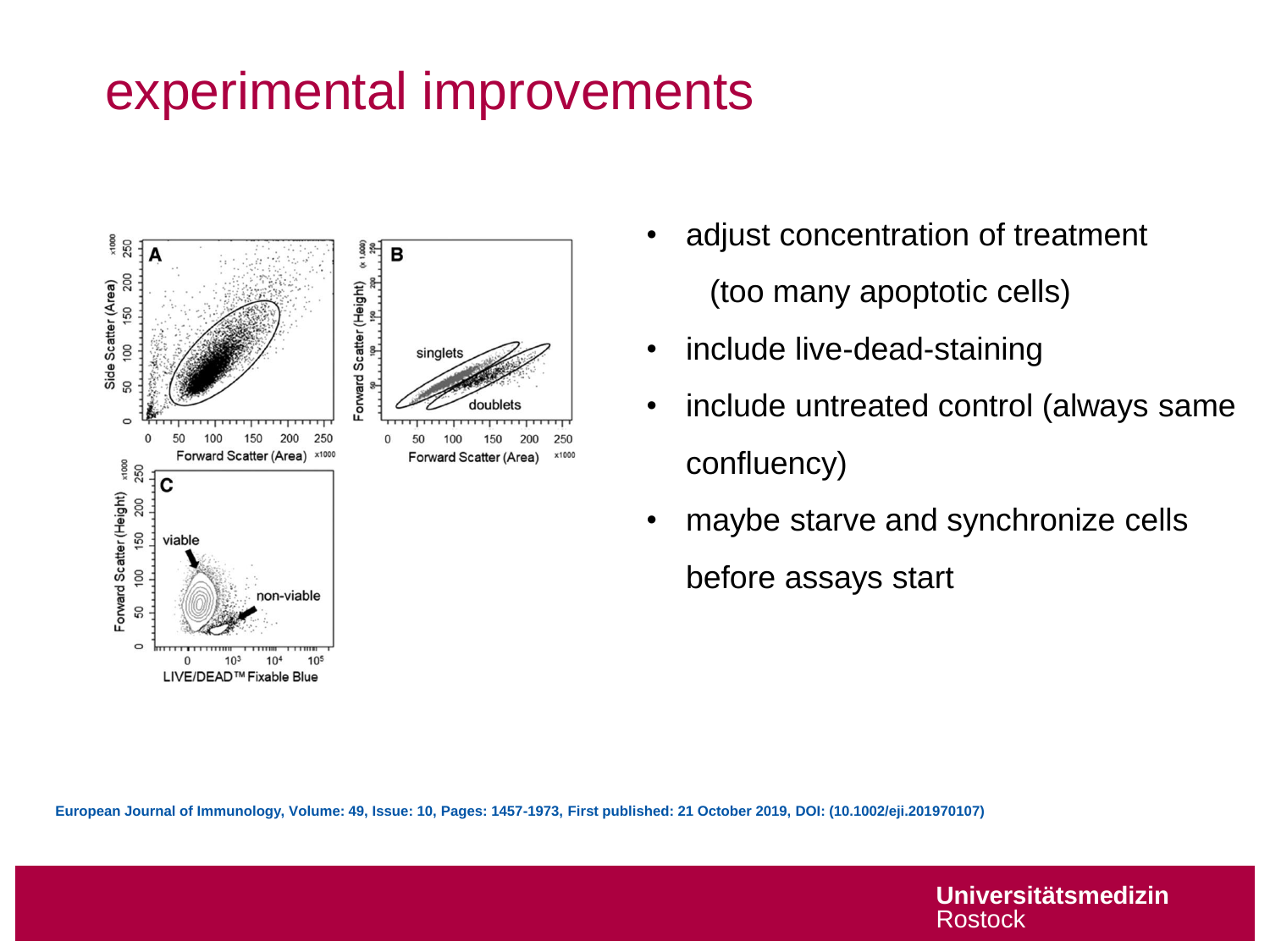# cell cycle analysis tools



**ELLO • Specialized programs such as ModFit** LT™ from Verity Software House (http://www.vsh.com/products/mflt/mfFe atures.asp) and Multicycle AV™ from Phoenix Flow Systems (http://www.phnxflow.com/MultiCycle.sta nd.alone.html) have been designed for this purpose.

> European Journal of Immunology, Volume: 49, Issue: 10, Pages: 1457-1973, First published: 21 October 2019, DOI: (10.1002/eji.201970107)

https://docs.flowjo.com/flowjo/experiment-based-platforms/cell-cycle-univariate/

**Universitätsmedizin Rostock**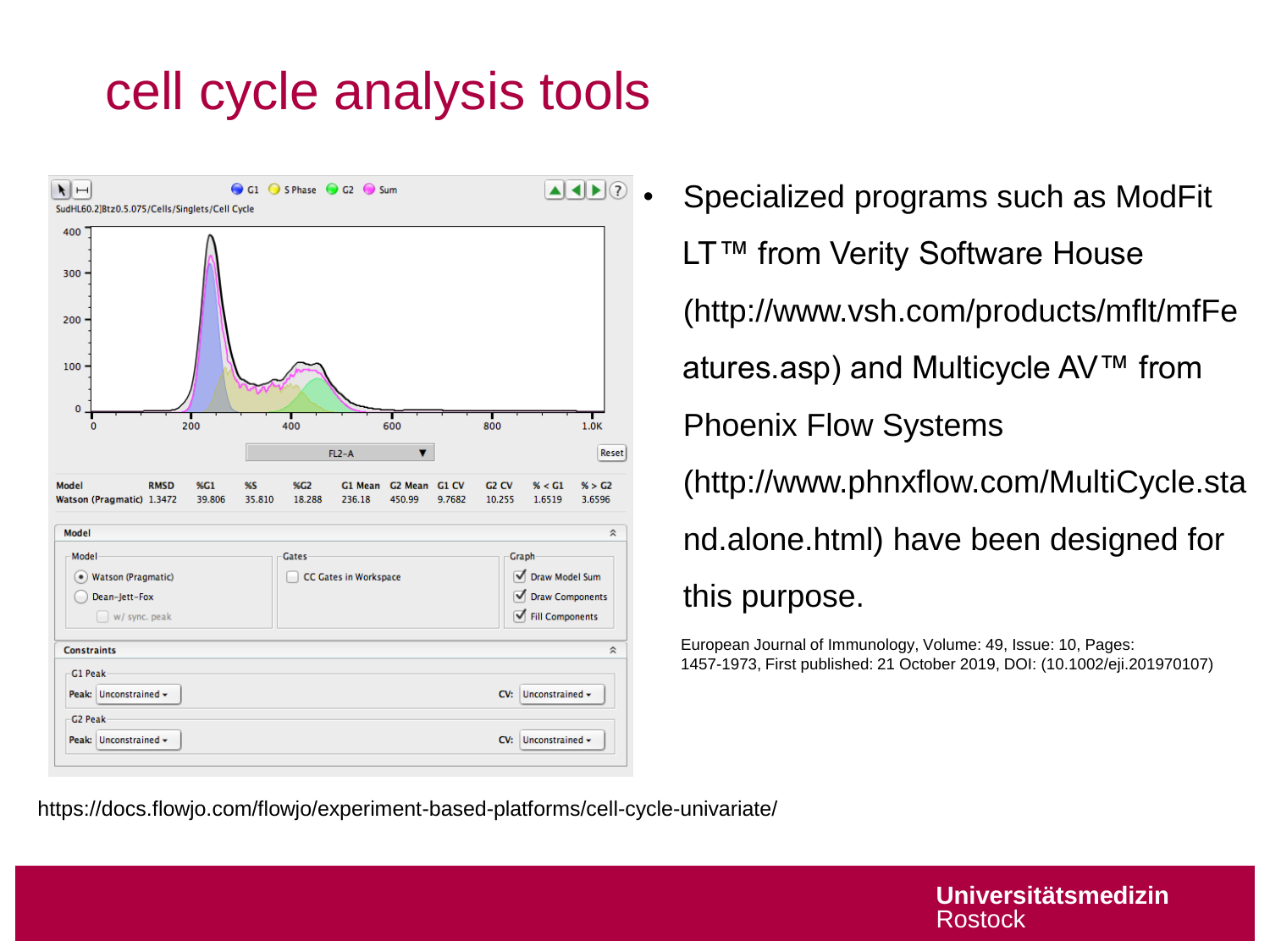# **cell cycle analysis** –**TAKE HOME MESSAGE**

- improve data quality:
	- dye selection and protocol optimization
	- doublet exclusion and low flow rate
	- because of linear scale small differences have big effect
	- stable cell number and dye concentration needed
- FlowJo provides easy analysis tool
	- needs clear G1-peak
	- good untreated control necessary
- , easy cell cycle analysis can be more complicated than thought